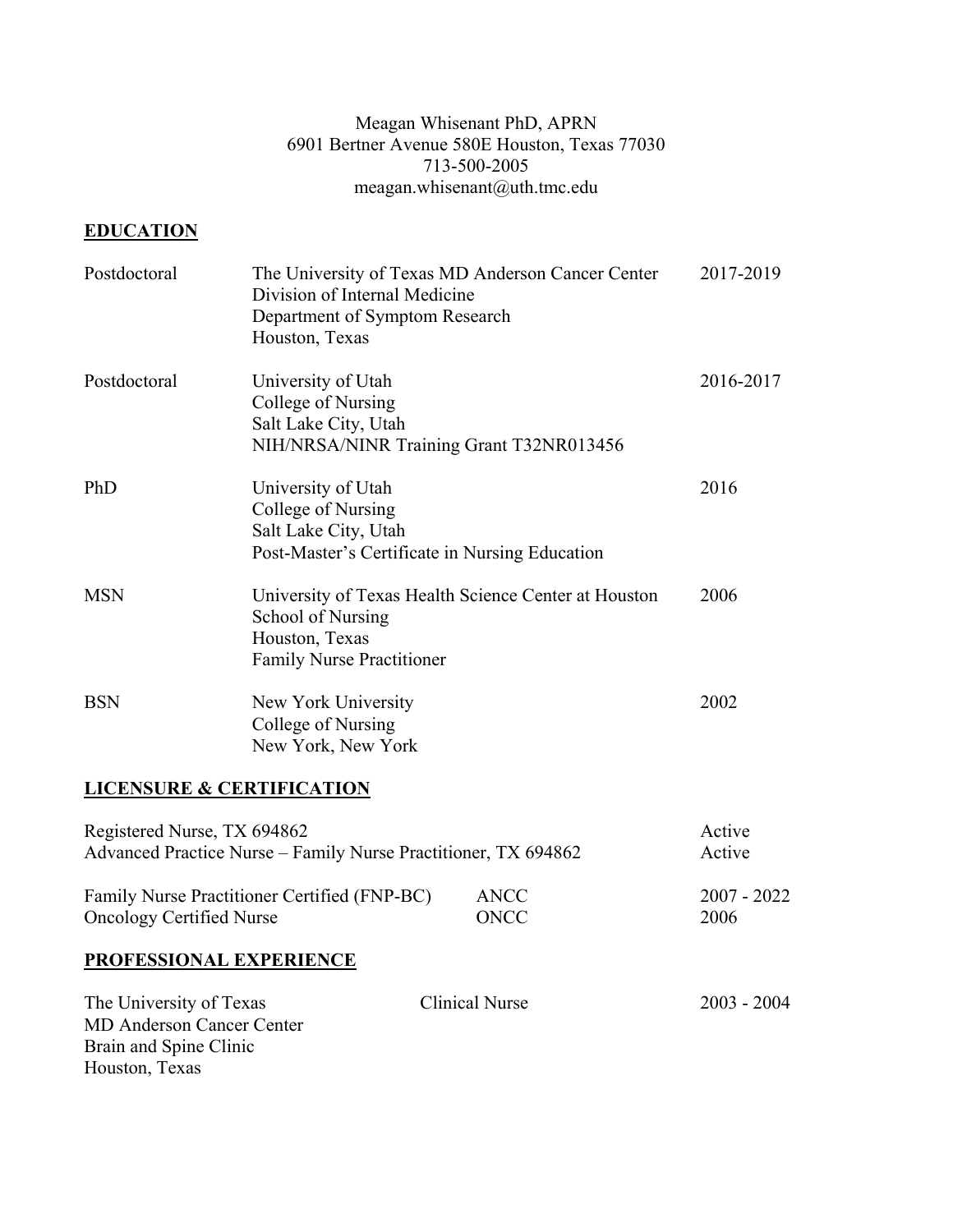| The University of Texas<br><b>MD Anderson Cancer Center</b><br><b>Oncology Telemetry Unit</b><br>Houston, Texas                                                                                                                                                               | <b>Clinical Nurse</b>              | $2005 - 2006$ |
|-------------------------------------------------------------------------------------------------------------------------------------------------------------------------------------------------------------------------------------------------------------------------------|------------------------------------|---------------|
| University of Utah<br>College of Nursing<br>NINR Graduate Partnerships Program<br>Salt Lake City, Utah                                                                                                                                                                        | Fellow                             | $2007 - 2009$ |
| University of Utah<br>College of Nursing<br>"Hospice – RNCM Communication Pilot"<br>Pat Berry PhD (PI)<br>Salt Lake City, Utah                                                                                                                                                | <b>Graduate Research Assistant</b> | $2008 - 2009$ |
| University of Utah<br>College of Nursing<br>"Telephone Linked Care-NP"<br>Kathi Mooney PhD (PI), NCI/NIH R01 CA120558<br>"Symptom Care by Phone"<br>Kathi Mooney PhD (PI)<br>"Partners in Hospice Care"<br>Kathi Mooney PhD (PI), NCI/NIH P01CA138317<br>Salt Lake City, Utah | <b>Graduate Research Assistant</b> | $2011 - 2013$ |
| Mercy Logan County<br><b>Convenient Care</b><br>Mercy Logan After Hours Care<br>Guthrie, Oklahoma                                                                                                                                                                             | <b>Nurse Practitioner</b>          | 2011-2013     |
| University of Utah<br>College of Nursing<br>Salt Lake City, Utah                                                                                                                                                                                                              | T32 Postdoctoral Fellow            | $2016 - 2017$ |
| The University of Texas<br><b>MD Anderson Cancer Center</b><br>Division of Internal Medicine<br>Department of Symptom Research<br>Houston, Texas                                                                                                                              | <b>Postdoctoral Fellow</b>         | $2017 - 2019$ |
| The University of Texas<br><b>MD Anderson Cancer Center</b><br>Division of Internal Medicine<br>Department of Symptom Research<br>Houston, Texas                                                                                                                              | Instructor                         | $2019 - 2020$ |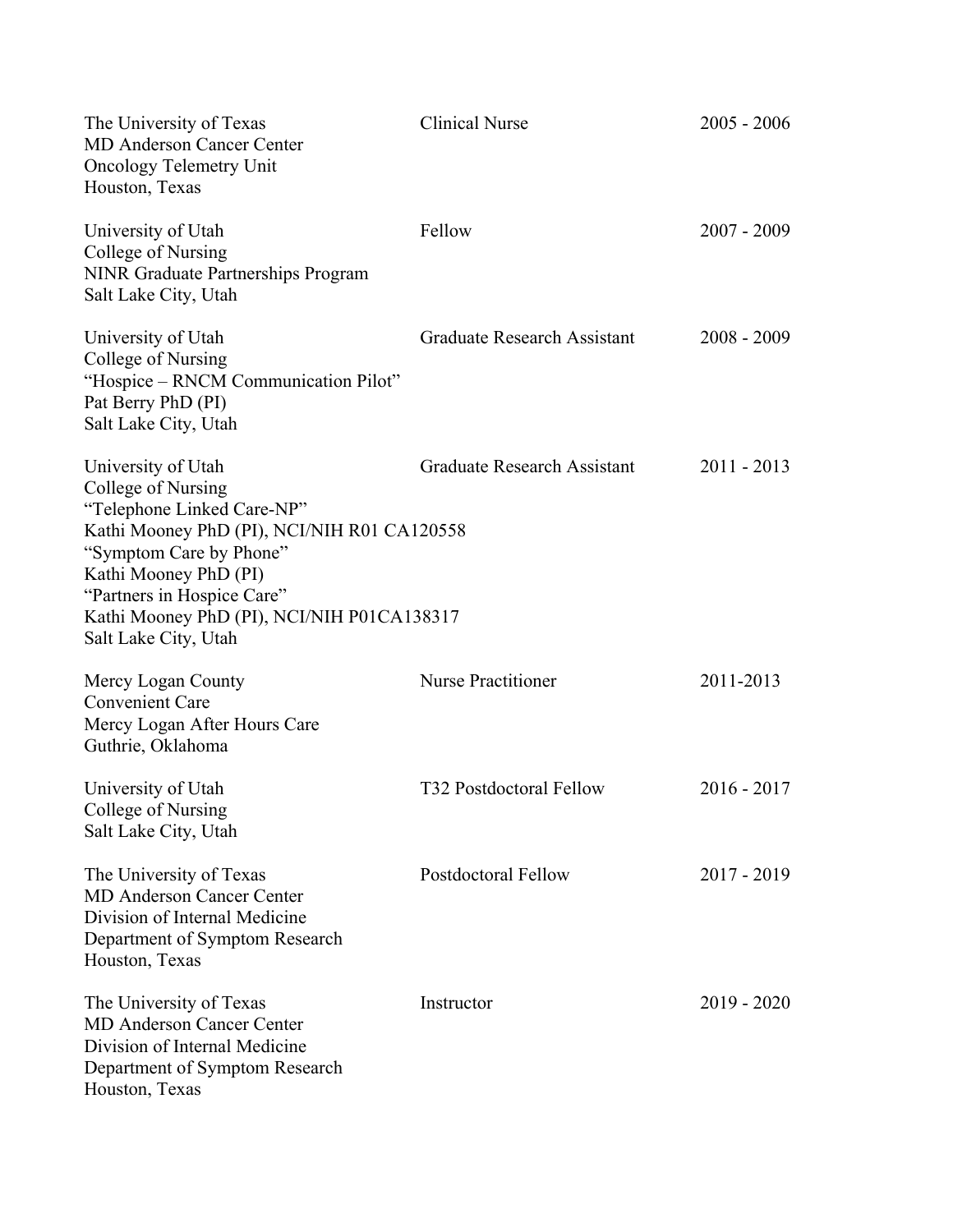The University of Texas Assistant Professor 2020 - Present Health Science Center at Houston Cizik School of Nursing Department of Research Houston, Texas

#### Additional Professional Education

- 2017 Latent Growth Curve Modeling Workshop, Statistical Horizons, Philadelphia, Pennsylvania (2-day course)
- 2016 Integrative Molecular Epidemiology Workshop, American Academy of Cancer Research, Boston, Massachusetts (1-week course)
- 2016 Longitudinal Data Analysis Short Course, The Center for Integrative Latent Variable Research, University of Maryland (3-day course)
- 2011 Introduction to Structural Equation Modeling, The Center for Integrative Latent Variable Research, University of Maryland (2-day course)
- 2011 Advanced Topics in Structural Equation Modeling, The Center for Integrative Latent Variable Research, University of Maryland (3-day course)
- 2008 Hierarchical Linear Modeling Seminar, University of Utah (1-week course)

#### **HONORS & AWARDS**

| Hawn Foundation Fellowship | Hawn Foundation<br>Department of Symptom Research         | 2017-2020     |
|----------------------------|-----------------------------------------------------------|---------------|
|                            | The University of Texas Md Anderson Cancer Center         |               |
| Postdoctoral Travel Award  | Postdoctoral Association                                  | 2019          |
|                            | The University of Texas MD Anderson Cancer Center         |               |
|                            | European Organization for Research and                    |               |
|                            | Treatment of Cancer 5 <sup>th</sup> Quality of Life in    |               |
|                            | <b>Cancer Clinical Trials Conference</b>                  |               |
| Postdoctoral Fellowship    | National Institute of Health (NIH)                        | $2016 - 2017$ |
|                            | National Research Service Award (NRSA)                    |               |
|                            | National Institute of Nursing Research (NINR)             |               |
|                            | Training Grant: T32NR01456 "Interdisciplinary Training in |               |
|                            | Cancer, Aging, and End-of-Life Care"                      |               |
| Participant                | <b>ONS</b> Nursing Scientist Intensive                    | 2017          |
|                            | <b>Oncology Nursing Foundation</b>                        |               |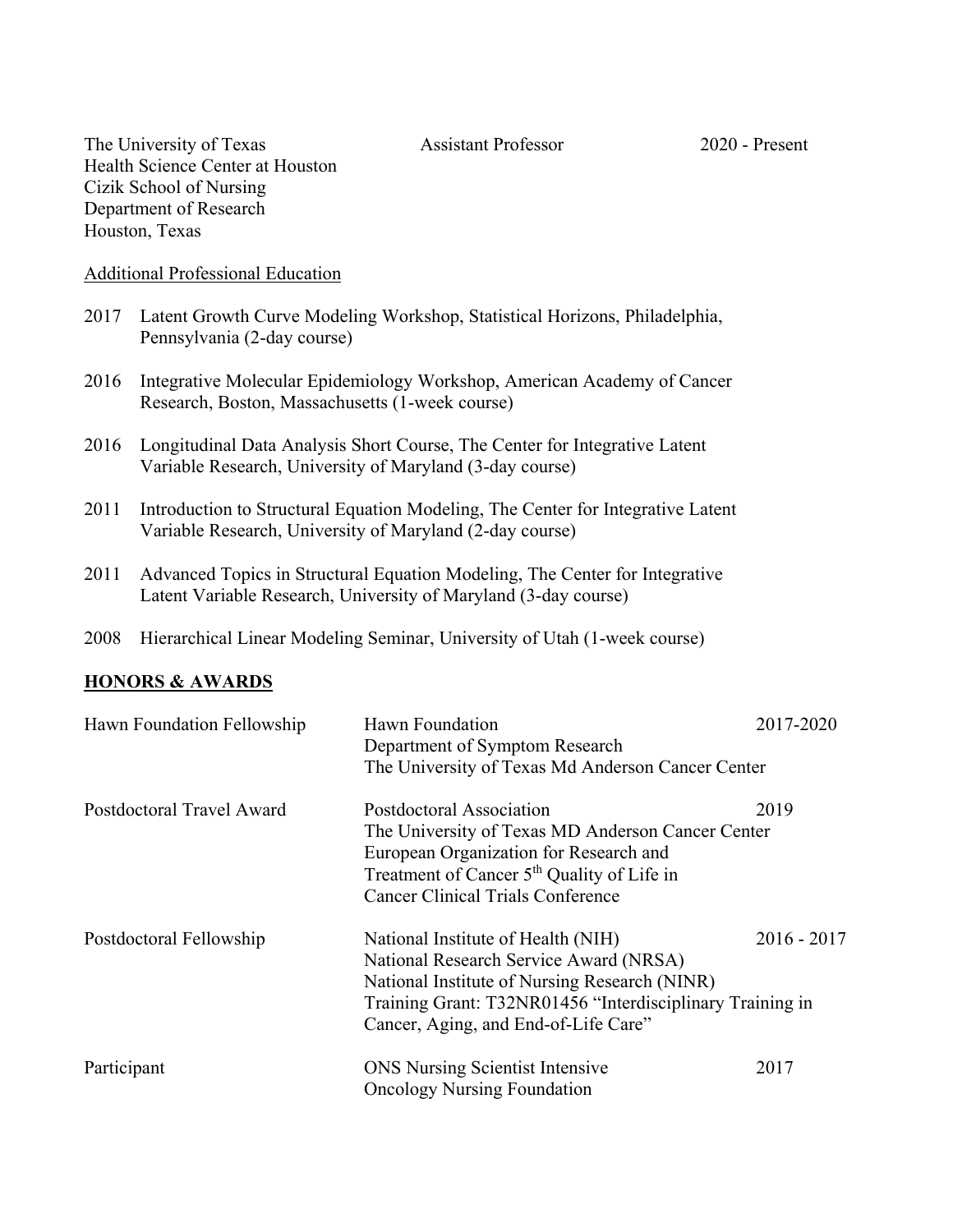| Congress Scholarship      | <b>Oncology Nursing Foundation</b>                                                                                         | 2017          |
|---------------------------|----------------------------------------------------------------------------------------------------------------------------|---------------|
| Participant               | Integrative Molecular Epidemiology Workshop<br>American Academy of Cancer Research                                         | 2016          |
| Fellow                    | National Institute of Health (NIH)<br>National Institute of Nursing Research (NINR)<br>Graduate Partnerships Program (GPP) | $2006 - 2007$ |
| Mary Mazzaway Scholarship | <b>Houston Chapter Oncology Nursing Society</b>                                                                            | 2005          |
| Nolan Cancer Scholarship  | <b>Houston Chapter Oncology Nursing Society</b>                                                                            | 2003          |

# **GRANTS**

## **Research Grants**

Couple-Based Meditation Program for Patients with Metastatic Lung Cancer and their Partners, NIH/NCI, R21 CA191711-02, Collaborator (PI: Kathrin Milbury), \$379,923, 04/16/2017-06/30/2018

Defining the Symptom Burden of Inflammatory Breast Cancer, Morgan Welch IBC Research Program, PI: Meagan Whisenant, \$2000, 09/01/2018-08/30/2019

Couple-Based Meditation Program for Patients with Metastatic Lung Cancer and their Partners NIH/NCI, R21 CA191711-02, Collaborator (PI: Kathrin Milbury), \$379,923, 07/01/2018-2/28/2019

The Effect of an e-Health Coaching Program on Patient Reported Outcomes of Men with Prostate Cancer, Astellas, Co-Principal Investigator (PI: Lori Williams), 07/15/2019-04/01/2021

Longitudinal Cohort Study of the Effects of an e-Health Coaching Program on Patient Reported Outcomes of Women with Breast Cancer, Genentech, Co-Principal Investigator (PI: Lori Williams), 04/22/2019-04/22/2021

Symptom Burden in Patients with Progressive, Recurrent Gastric or Gastroesophageal Junction Cancer, Eli Lilly, Collaborator (PI: Xin Shelley Wang), \$463,786, 5/11/2018-5/10/2021

Percutaneous Cordotomy for pain palliation in patients with advanced cancer: A randomized controlled study, Baylor College of Medicine, Collaborator (PI: Ashwin Viswanathan), \$204,000, pending

Impacts of Religion and Spirituality on End-of-Life Care Decision-Making: A Multi-Method Longitudinal Study for Adolescents and Young Adults with Advanced Cancer and Their Parents, NCI/NIH, Co-Investigator (PI: Dalnim Cho), \$275,000, under review

PRO-Based Approach in End-of-Life and Palliative Care to mCRC, NCI/NIH, Co-Investigator (PI: Xin Shelley Wang), under review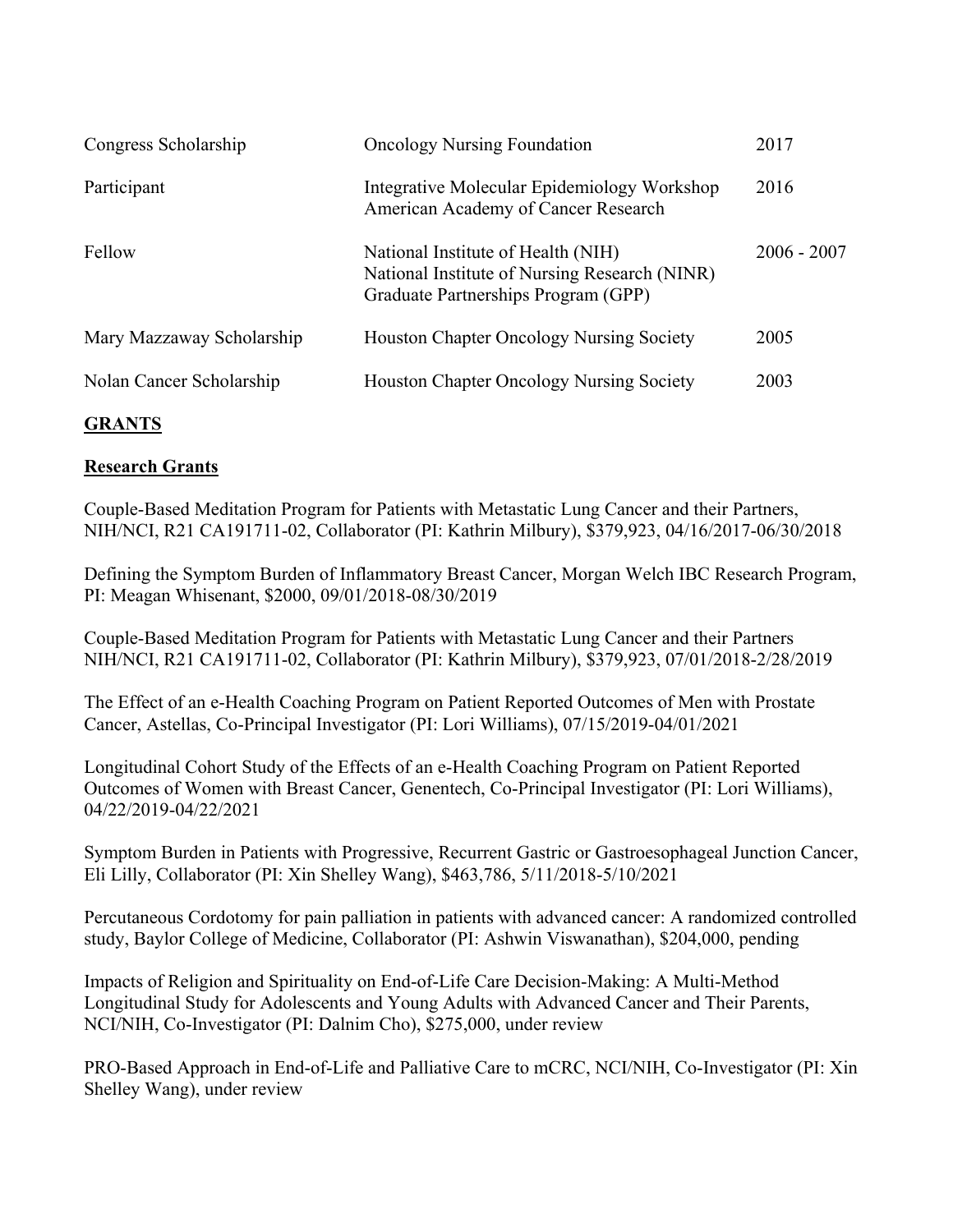Integration of Patient-Reported Outcomes into the Care of Patients with Hematologic Malignancies Receiving Chimeric Antigen Receptor T-Cell Therapy, NCI/NIH, Co-Investigator (PI: Xin Shelley Wang), under review

Development of a Patient-Report Outcomes Data-Display Dashboard with Decision Support for Breast Cancer Survivorship Clinicians, Johnson & Johnson, PI: Meagan Whisenant, \$100,000, under review

### **Education Grants**

T32 Institutional Training Grant in Cancer, Aging and End of Life Care, NIH/NINR, T32NR013456, Postdoctoral Fellow (PI: Ginny Pepper, Susan Beck), \$1,800,000, 08/16/2016-08/15/2017

Hawn Foundation Fund for Education Programs in Pain Symptom Research, Hawn Family Foundation, The University of Texas MD Anderson Cancer Center Department of Symptom Research, Postdoctoral Fellow, 08/16/2017-04/10/2020

## **PUBLICATIONS**

## **Peer Reviewed Publications**

**Whisenant, M.** (2011). The experience of informal caregivers of patients with brain tumors: Jumping into the deep end. *Oncology Nursing Forum, 38(4): E373-E381.* 

**Whisenant, M.**, Wong, B., Mitchell, S., Beck, S., & Mooney, K. (2017). Distinct trajectories of fatigue and sleep disturbance in women receiving chemotherapy for breast cancer. *Oncology Nursing Forum, 44(6),* 739-750.

Mooney, K., Beck, S. L., Wong, B., Dunson, W., Wujcik, D., **Whisenant, M.**, & Donaldson, G. (2017). Automated home monitoring and management of patient-reported symptoms during chemotherapy: results of the symptom care at home RCT. *Cancer Medicine, 6(3),* 537-546.

Mooney, K., Berry, D. L., **Whisenant, M.**, & Sjoberg, D. (2017). Improving Cancer Care through the Patient Experience: How to Use Patient Reported Outcomes in Clinical Practice. *ASCO Educational Book, 37,* 695-704.

**Whisenant, M.**, Wong, B., Mitchell, S., Beck, S., & Mooney, K. (2018). Symptom trajectories are associated with co-occurring symptoms during chemotherapy for breast cancer. *Journal of Pain and Symptom Management, 57(2),* 183-189*.* 

Mooney, K., **Whisenant, M.,** & Beck, S. L. (2018). Symptom Care at Home: A comprehensive and pragmatic PRO system approach to improve symptom care for individuals with cancer. *Medical Care, Epub ahead of print.* 

Williams, L. A., **Whisenant, M. S.,** Mendoza, T. R., Haq, S., Keating, K. N., Cuffel, B., & Cleeland, C. (2018). Modification of existing patient-reported outcome measures: qualitative development of the MD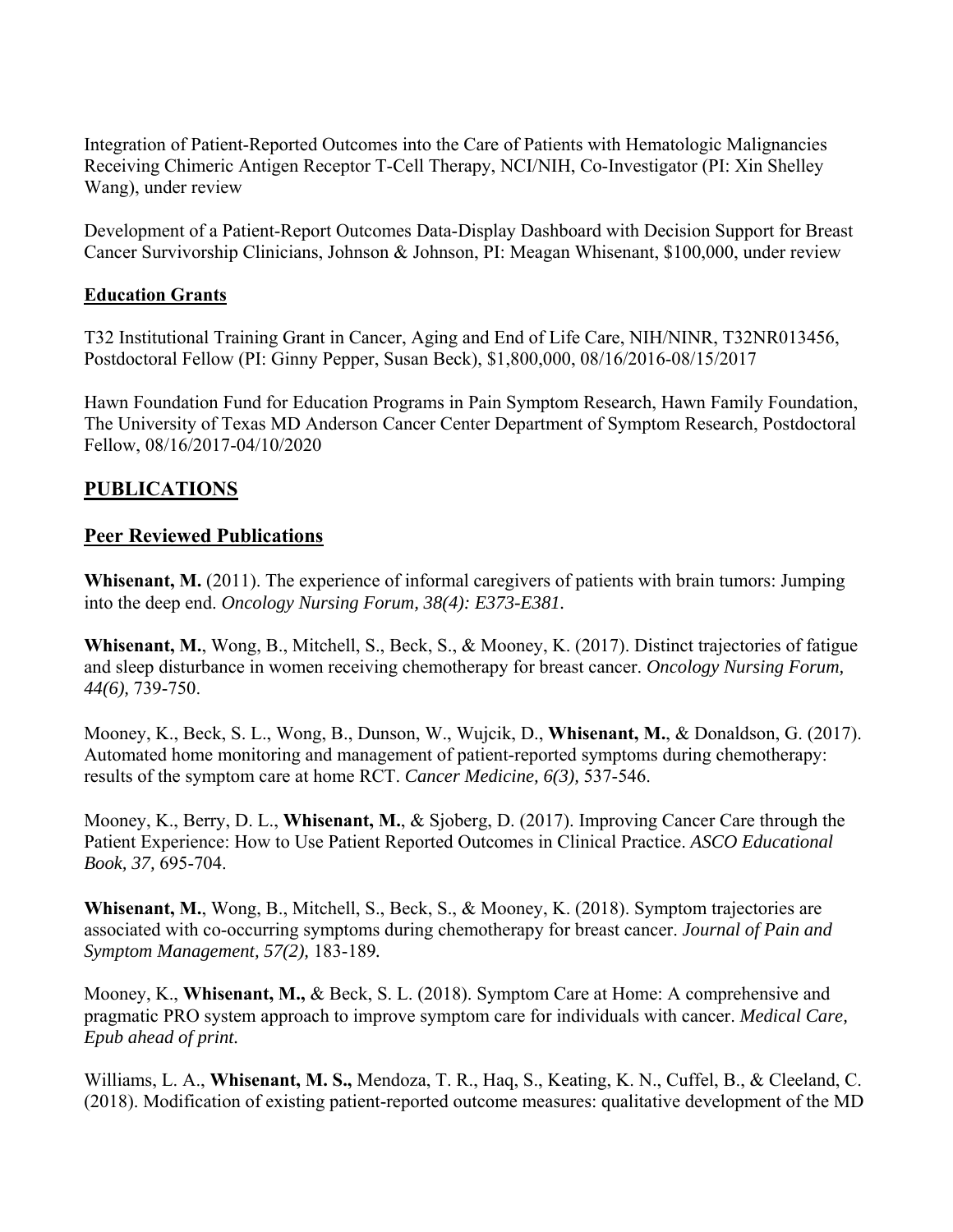Anderson Symptom Inventory for malignant pleural mesothelioma (MDASI-MPM). *Quality of Life Research, 27(12),* 3229-3241.

**Whisenant, M.**, Strunk, F.A., Tripathy, D., & Williams, L.A. (2019). What symptoms are important to patients? Developing a symptom burden measure for women with breast cancer. *Supportive Care in Cancer, 27, 4639-4647.* 

**Whisenant, M.**, Wong, B., Beck, S., Mitchell, S., & Mooney, K. (2020). Trajectories of Depressed Mood and Anxiety During Chemotherapy for Breast cancer. *Cancer Nursing, 43(1),* 22-31.

Milbury, K., Weather, S., Durrani, S., Li, Y., **Whisenant, M.**, Li, j., Lim, B., Weinberg, J., Kesler, S., & Bruera, E. (in press). Online couple-based medication intervention for patients with primary or metastatic brain tumors and their spouses: Results of a pilot randomized controlled trial. *Journal of Pain and Symptom Management.* 

**Whisenant, M.**, Williams, L.A., Garcia Gonzalez, A., Mendoza, T., Shi, Q., Cleeland, C., Zhang, J., Heymach, J., & Simon, G. (in press). What do patients with non-small cell lung cancer experience? Content domain for the MD Anderson Symptom Inventory for Lung Cancer. *Journal of Oncology Practice*.

Pill, K., **Whisenant, M.,** Mendoza, T.R., Armstrong, T., Cleeland, C.S., Nordentoft, S., Williams, L.A., & Jarden, M. (under review). Psychometric validation and reliability of the Danish version of the MD Anderson Symptom Inventory Brain Tumor Module (MDASI-BT). *Neuro-Oncology Practice.* 

**Whisenant, M.,** Williams, L.A., Mendoza, T., Cleeland, C.S., Hsuan, T., Fisch, M.J., & Shi, Q. (under review). Identification of breast cancer survivors with high symptom burden. *Journal of Cancer Survivorship.* 

Snyder, S., Silva, R.F., **Whisenant, M.,** Milbury, K. (under review). Videoconferenced yoga interventions for cancer patients and their caregivers during the COVID-19 pandemic: a report from a clinician's perspective. *Journal of Integrative cancer Therapies.* 

Mooney, K., **Whisenant, M.**, Berry, P., Sweetenham, J., Beck, A., & Donaldson, G. (under review). Impact of an automated, remote monitoring and coaching intervention in reducing cancer family caregiving burden: A multisite randomized controlled trial. *Journal of Clinical Oncology.* 

Mooney, K., Beck, S., **Whisenant, M.**, & Donaldson, G. (under review). Will patients engage with automated technology to communicate poorly controlled symptoms? *Psychooncology.* 

**Whisenant, M.**, Bamidele, O., Cleeland, C., & Williams, L.A. (under review). Patients' preferences of patient-reported outcomes measures for use in clinical practice. *Cancer Nursing.* 

**Whisenant, M.**, Coombs, L., Wilson, C., & Mooney, K. (under review). Analysis of symptom communication in women with breast cancer receiving treatment. *Breast Cancer Research and Treatment.*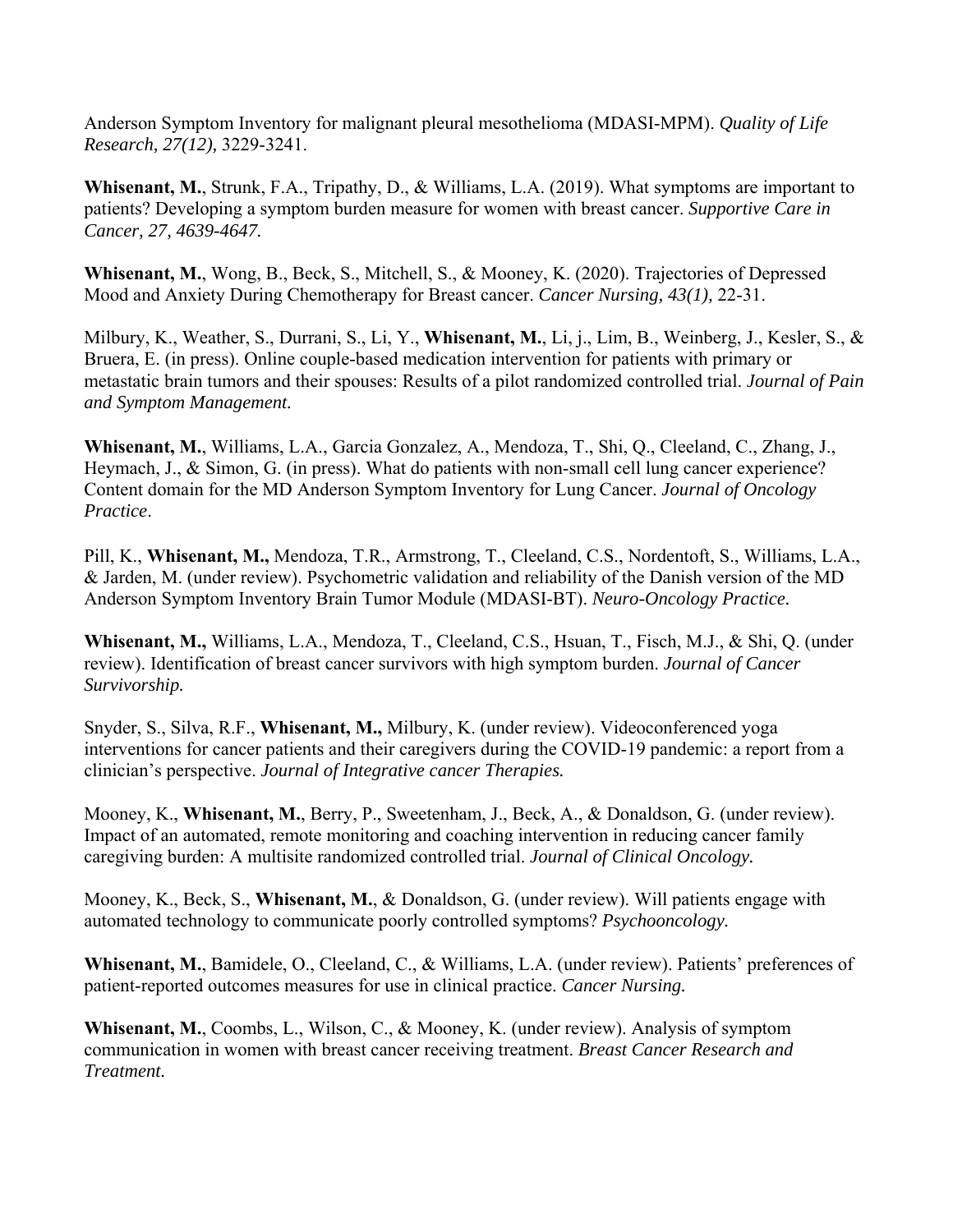### **Books & Chapters**

**Whisenant, M.** & Mooney, K. (2018). Implementation of Concurrent Palliative Care during Treatment for Advanced Cancer. In *Optimizing the Cancer Control Continuum: Advancing Implementation Research*, Chambers, D, Vinson, C, & Norton, W (Eds.). Oxford University Press.

## **Peer Reviewed Abstracts**

**Whisenant M.**, Wilson A., Donaldson G., Mooney K. (2017) Cancer caregiver perception of symptom severity change, Support Care Cancer 25(2 Supplement), S235.

**Whisenant M**., Wong B., Mitchell S., Beck S., Mooney K. (2017) Trajectories of mood disturbance are associated with co-occurring symptoms, Support Care Cancer 25(2 Supplement), S235.

Mooney K., **Whisenant, M.** (2018) Do women being treated for breast cancer talk with their oncologist about the poorly controlled symptoms they experienced in the week prior to their clinic visit? Med Decis Making 38(6), E568.

**Whisenant M**., Williams L., Vaghani V., Shi Q., Garcia Gonzalez A., Haq S., Cleeland C., Zhang J., Heymach J., Simon G. (2018) Defining the symptom burden of non-small cell lung cancer, J Thorac Oncol 13(10), S1001-S1002.

**Whisenant M**., Bamidele O., Cleeland C., Williams, L. (2018) Patients' preference of cancer symptom patient reported outcomes measures, Qual Life Res 27(1 Supplement), S77.

**Whisenant M. S.**, Strunk F. A., Tripathy D., Williams L. A. (2019) Qualitative development of a patient-reported outcome measure of symptom burden in breast cancer, J Natl Compre Canc Netw  $17(3.5)$ .

# **PRESENTATIONS**

## **International**

**Whisenant, M.**, Wong, B., Mitchell, S., Beck, S., & Mooney, K., (June 2017), Trajectories of mood disturbance are associated with co-occurring symptoms, MASCC/ISSO Annual Meeting on Supportive Care in Cancer, Washington, D.C., Poster presentation.

**Whisenant, M.**, Wilson, A., Donaldson, G., & Mooney, K., (June 2017), Cancer caregiver perception of symptom severity change, MASCC/ISSO Annual Meeting on Supportive Care in Cancer, Washington, D.C., Poster presentation.

Mooney, K. & **Whisenant, M.,** (June 2018), Do women being treated for breast cancer talk with their oncologist about the poorly controlled symptoms they experienced in the week prior to their clinic visit?, Society for Medical Decision Making 17<sup>th</sup> Biennial European Conference, Leiden, Netherlands, Podium presentation.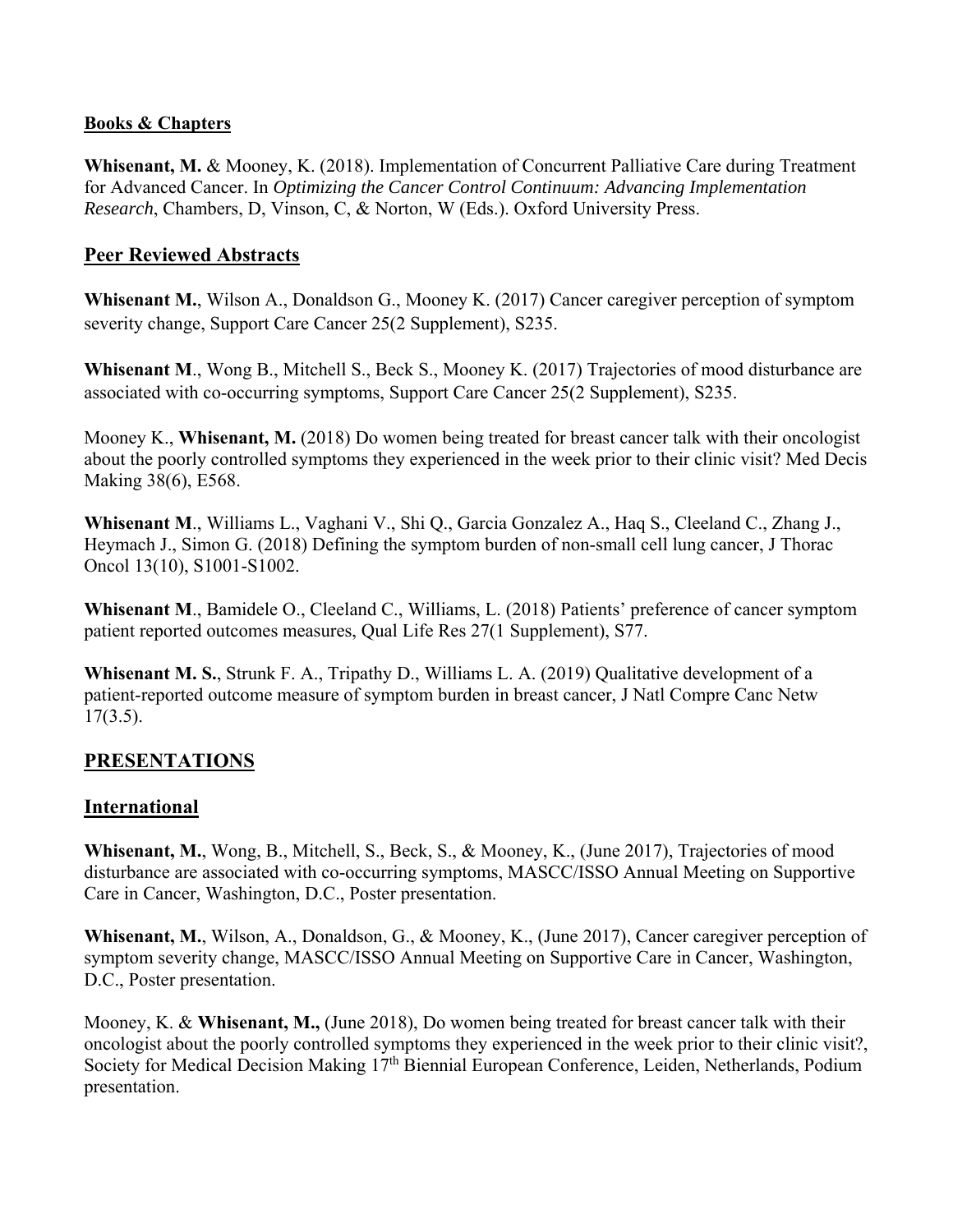**Whisenant, M.,** Williams, L. A., Vaghani, V., Shi, Q., Garcia Gonazalez, A., Haq, S., Cleeland, C., Zhang, J., Heymach, J., & Simon, G., (September 2018), Defining the symptom burden of non-small cell lung cancer, International Association for the Study of Lung Cancer 19<sup>th</sup> World Conference on Lung Cancer*,* Toronto, Canada, Poster presentation.

**Whisenant, M.,** Bamidele, O., Cleeland, C., & Williams, L. A., (October 2018), Patients' preference of cancer symptom patient reported outcome measures*,* International Society for Quality of Life Research 25th Annual Meeting, Dublin, Ireland, Poster presentation.

**Whisenant, M.,** Strunk, F., Tripathy, D., & Williams, L. A., (March 2019), Qualitative development of a patient-reported outcome measure of symptom burden in breast cancer*,* 2019 NCCN Annual Conference, Orlando, Florida, Poster presentation.

**Whisenant, M.**, Williams, L.A., Shi, Q., Mendoza, T., Wang, X.S., & Cleeland, C., (October 2019), Understanding and acceptability of the MD Anderson Symptom Inventory in patients with cancer, International Society for Quality of Life Research 26<sup>th</sup> Annual Meeting, San Diego, California, Poster presentation.

**Whisenant, M.**, Mendoza, T., Bamidele, O., Garcia-Gonzalez, A., Malveaux, D., Griffin, D., Williams, L.A., (October 2019), Patients' preference of patient reported outcomes symptom measurement, International Society for Quality of Life Research 26<sup>th</sup> Annual Meeting, San Diego, California, Poster presentation.

**Whisenant, M.**, Shi, Q., Williams, L.A., & Cleeland, C.S., (October 2019), Identification of breast cancer survivors with high symptom burden, International Society for Quality of Life Research  $26<sup>th</sup>$ Annual Meeting, San Diego, California, Poster presentation.

**Whisenant, M.**, Alexander, A., Williams, L.A., & Ueno, N.T., (December 2019), Establishing the content domain for a patient-reported outcomes measure to evaluate the unique symptom burden of inflammatory breast cancer, San Antonio Breast Cancer Symposium 2019 Annual Meeting, San Antonio, Texas, Poster presentation.

Mooney, K. & **Whisenant, M.,** (March 2020, accepted), Symptom talk during clinic visits for treatment of breast cancer: do we get an accurate picture?,  $12^{th}$  European Breast Cancer Conference, Barcelona, Spain, Poster presentation.

**Whisenant, M.**, Williams, L.A., Palos, G., Garcia Gonzalez, A., & Rodriguez, A. (June 2020, accepted), Cancer survivorship clinicians' opinions about survivor care needs, MASCC/ISSO Annual Meeting on Supportive Care in Cancer, Seville, Spain, Poster presentation.

# **National**

Williams, L, Couriel, D, Neumann, J, **Whisenant, M**, Galbizo, E, & Cleeland, C., (February 2007), The experience and symptom burden of chronic graft-versus-host disease, The Ninth National Conference on Cancer Nursing Research, Hollywood, California, Poster presentation.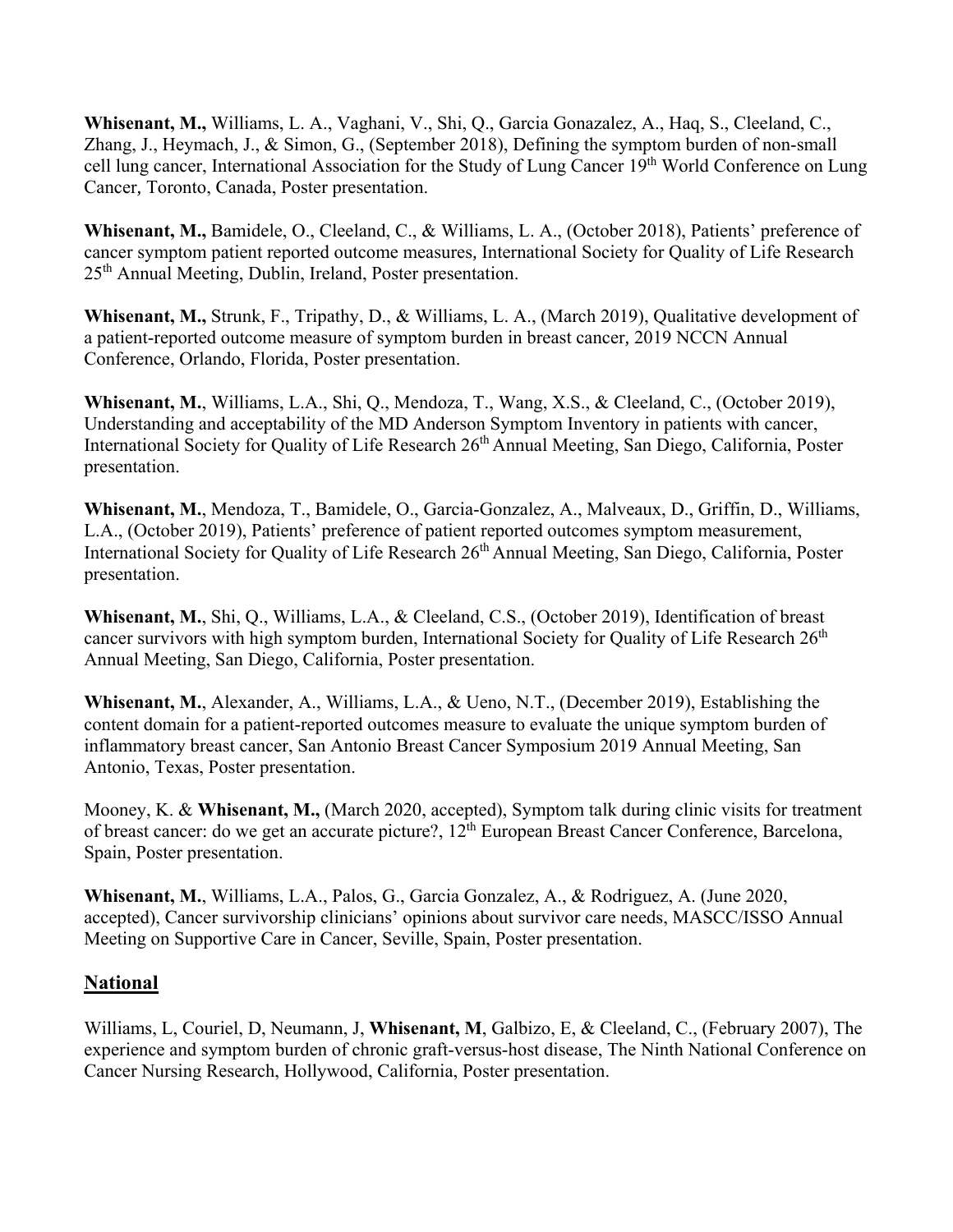**Whisenant, M.,** (February 2007), The experience of informal caregivers of patients with brain tumors, The Ninth National Conference on Cancer Nursing Research, Hollywood, California, Poster presentation.

Galbizo, E, Williams, L, & **Whisenant, M**., (February 2007), The psychosocial and emotional impact of chronic graft-versus-host disease, The Ninth National Conference on Cancer Nursing Research, Hollywood, California, Poster presentation.

**Whisenant, M.,** (April 2008), Symptom burden: A concept analysis, The Western Institute of Nursing Research Conference, Anaheim, California, Poster presentation.

**Whisenant, M** & Clark. L., (October 2009), *Including individuals with cognitive impairment in research,* Intermountain Evidence-Based Nursing Research Conference, Salt Lake City, Utah, Poster presentation.

**Whisenant, M.**, Wujcik, D., Mooney, K., & Beck, S. (November 2012), Monitoring the integrity of a guideline-based symptom intervention across multiple nurse practitioner interventionists in a multi-site clinical trial, Connections: Advancing Care through Science Conference, Phoenix, Arizona, Podium presentation.

**Whisenant, M.**, Beck, S., Mitchell, S., Wong, B., Neumayer, L., & Mooney, K. (September 2016), Distinct trajectories of fatigue and sleep disturbance in women undergoing chemotherapy for breast cancer, Council for the Advancement of Nursing Science: State of the Science Conference, Washington, D.C., Podium presentation.

**Whisenant, M.**, Beck, S., Mitchell, S., Wong, B., & Mooney, K. (April 2017), Fatigue and Disturbed Sleep Trajectories Are Associated with Co-Occurring Symptoms, Western Institute of Nursing's 50th Annual Communicating Nursing Research Conference, Denver, Colorado, Podium presentation.

**Whisenant, M.**, Beck, S., Mitchell, S., Wong, B., & Mooney, K. (May 2017), Subgroups of women experiencing similar trajectories of depressed mood and anxiety while undergoing chemotherapy for breast cancer, Oncology Nursing Society 42nd Annual Congress, Denver, Colorado, Podium presentation.

**Whisenant, M.**, Haq, S., Garcia Gonzalez, A., & Williams, L., (May 2018), Advice to others shared by patients with non-small cell lung cancer, Oncology Nursing Society 43rd Annual Congress, Washington, D.C., Poster presentation.

**Whisenant, M.** & Mooney, K. (September 2019), Clinical action plans based on patient-reported outcomes, Patient Reported Outcomes in the Clinical Setting, Houston, Texas, Podium presentation.

**Whisenant, M.**, Mendoza, T., Bamidele, O., Garcia Gonzalez, A., & Williams, L.A., (April 2020, accepted), Survivors' preferences of patient reported outcomes symptom measurement, Oncology Nursing Society 45<sup>th</sup> Annual Congress, San Antonio, Texas, Poster presentation.

# **Regional/State**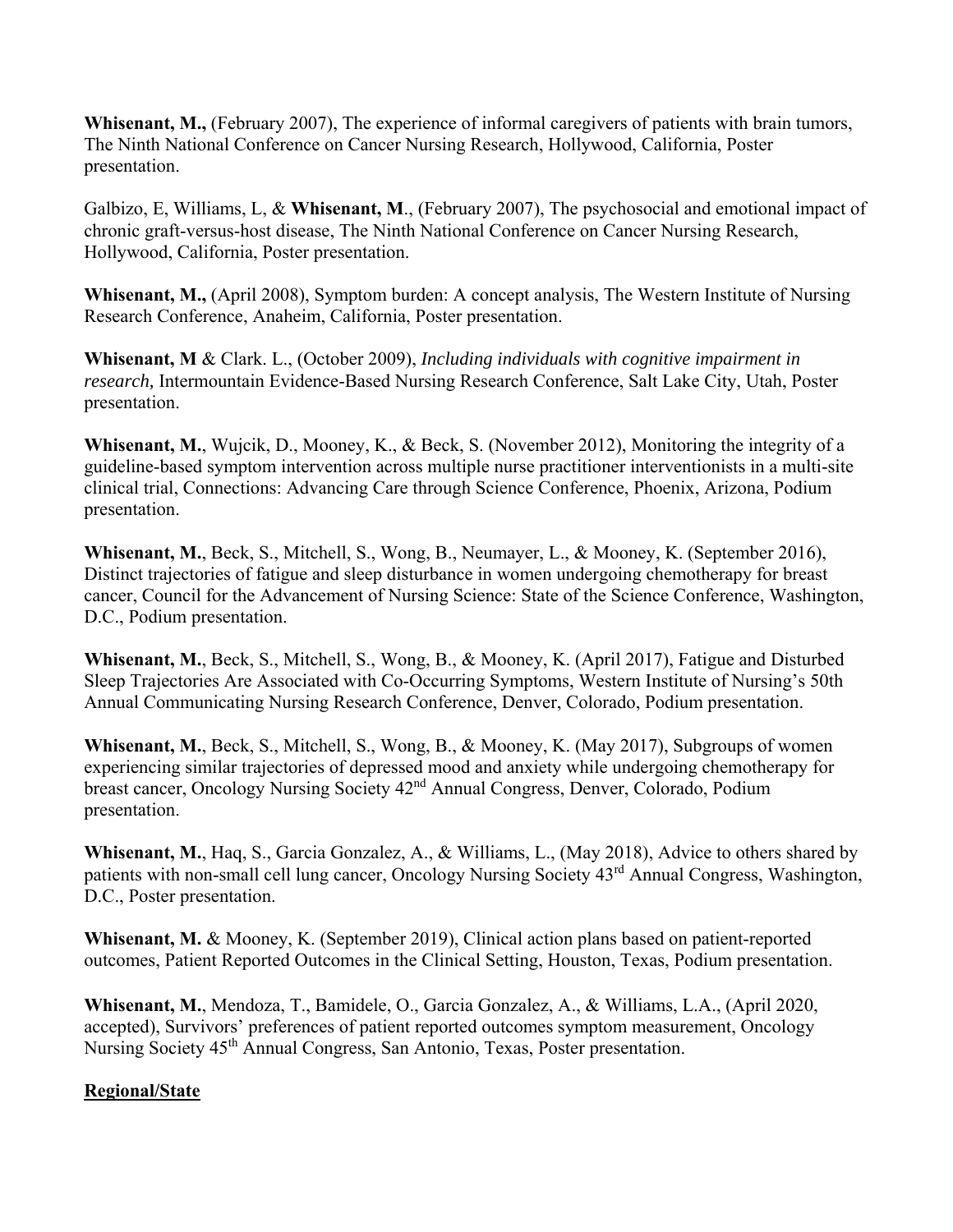**Whisenant, M.,** Bamidele, O., Cleeland, C., & Williams, L. A., (October 2018), Patients' preference of cancer symptom patient reported outcome measures*,* MD Anderson 8th Annual Postdoctoral Science Symposium, Houston, Texas, Poster presentation.

**Whisenant, M.,** Williams, L. A., Vaghani, V., Shi, Q., Garcia Gonazalez, A., Haq, S., Cleeland, C., Zhang, J., Heymach, J., & Simon, G., (March 2019), Defining the symptom burden of non-small cell lung cancer, MD Anderson Cancer Center Trainee Research Day, Houston, Texas, Poster presentation.

**Whisenant, M.,** Strunk, F., Tripathy, D., & Williams, L. A., (May 2019), Qualitative development of a patient-reported outcome measure of symptom burden in breast cancer*,* MD Anderson Nurses' Week Poster Session, Houston, Texas, Poster presentation.

### **PROFESSIONAL SERVICE**

#### **Editorial Boards/Panels**

| <b>Oncology Nursing Forum</b><br>Quality of Life Research<br>Journal of Professional Nursing     | Reviewer<br>Reviewer<br>Reviewer | $2006 -$ Present<br>$2018 -$ Present<br>$2019 -$ Present |
|--------------------------------------------------------------------------------------------------|----------------------------------|----------------------------------------------------------|
| <b>Professional Service</b>                                                                      |                                  |                                                          |
| Western Institute of Nursing<br>50th Annual Communicating Nursing Research Conference            | <b>Abstract Reviewer</b>         | 2017                                                     |
| Western Institute of Nursing<br>50th Annual Communicating Nursing Research Conference            | Poster Judge                     | 2017                                                     |
| <b>Oncology Nursing Society</b><br>$42nd$ Annual Congress                                        | <b>Abstract Reviewer</b>         | 2017                                                     |
| Houston Chapter Oncology Nursing Society<br><b>Research Committee</b>                            | Chair                            | $2017$ - Present                                         |
| <b>Oncology Nursing Society</b><br>$43rd$ Annual Congress                                        | <b>Abstract Reviewer</b>         | 2018                                                     |
| <b>Clinical Research Competition</b><br><b>MD Anderson Cancer Center</b><br>Trainee Research Day | Judge                            | 2019                                                     |
| <b>Clinical Research Competition</b><br><b>MD Anderson Cancer Center</b><br>Trainee Research Day | Judge                            | 2020                                                     |